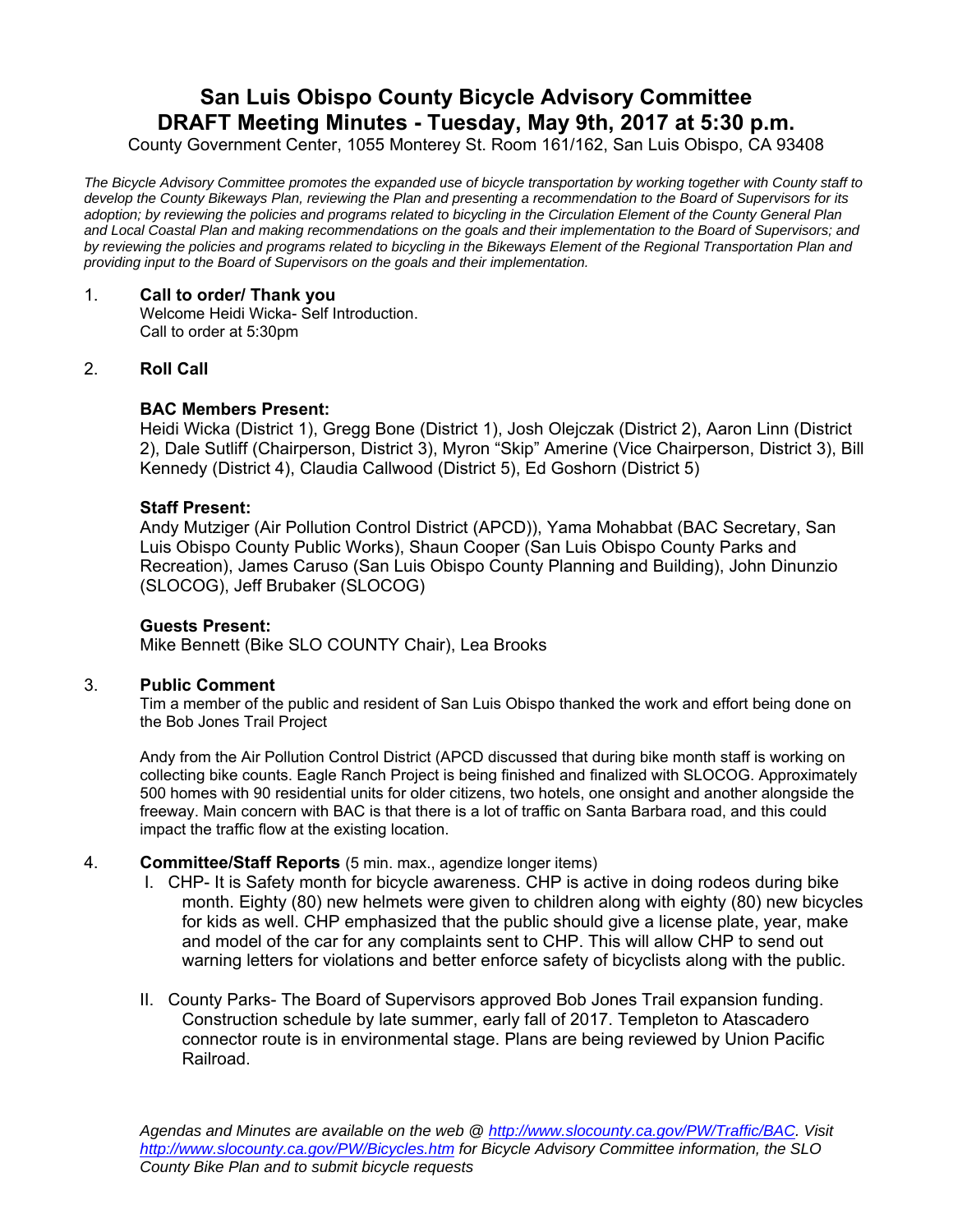- III. SLOCOG- SLOCOG is beginning 2017 funding cycle. Considering the priority of infrastructure projects and determining if it should be placed on highway streets and roads structures or different bikeway projects that are upcoming. Will be going to Board in June. ATP grant funding is to give 100 million dollars for the next upcoming cycle. Creston Road Creston road Complete streets community workshop tomorrow morning. There will be a lane demo on Creston Road mimicking as if there were bike lanes in front of schools on Creston road. The city of San Luis Obispo will be doing something similar which will be taking place on this Saturday on High Street. Sharing of data collection with SLOCOG with reference to the next ATP cycle is advised by Agencies within the County and including the County.
- IV. Caltrans- Caltrans absent at this meeting. Information shared by Dale. Highway 101 in San Miguel rehab project is starting recently which will be shutdown for a few years. Highway 1 Toro Creek Bridge project is currently in process and formal responses are being sent to SLOCOG. Caltrans will respond by this Friday to SLOCOG and will share information back with County Public Works and BAC.
- V. County Public Works Projects will be added through staff report as "Project Updates". Sharrows were installed on Main Street, Cambria and within Ocean Avenue, Cayucos. PW planning and BAC met with Michelle to discuss project referrals. Planning working on stock language to include when bike racks are required. Pavement plan will be coming out and upcoming.
- VI. County Planning- James Caruso- Orcutt road solar project to north side of the road going to planning commission. Condition reflecting BAC's review of driveway alignment has been included. Las Politas mine is back and brought to planning commission. BAC may be interested in the amount of truck traffic. Hillary Brown to be contacted regarding referrals.
- VII. BAC Chairperson- No Comment

# 5. **Presentations/Discussion-** No Presentations

# 6. **BAC Business**

- A. Planning Department Referrals Dale Sutliff
- B. Significant Regional Corridors Top Three Priorities– BAC/Yama BAC had discussion about scoring system for the priorities. Will continue discussion in August meeting.
- C. Santa Rosa Creek Bike Lanes (Main St. to Coast Union High School) Yama County Public Works discussed this item and recommended sharrows with keeping the edge line at the location. BAC will continue discussion with plan from County in August meeting.
- D. Meeting Minutes of November 2016 and February 2017 Dale Sutliff Meeting Minutes of November 2016 and February 2017 have been approved. Will post them on the BAC website.
- E. Coordination of sharing bikeways plan with other groups/agencies SLOCOG/Yama